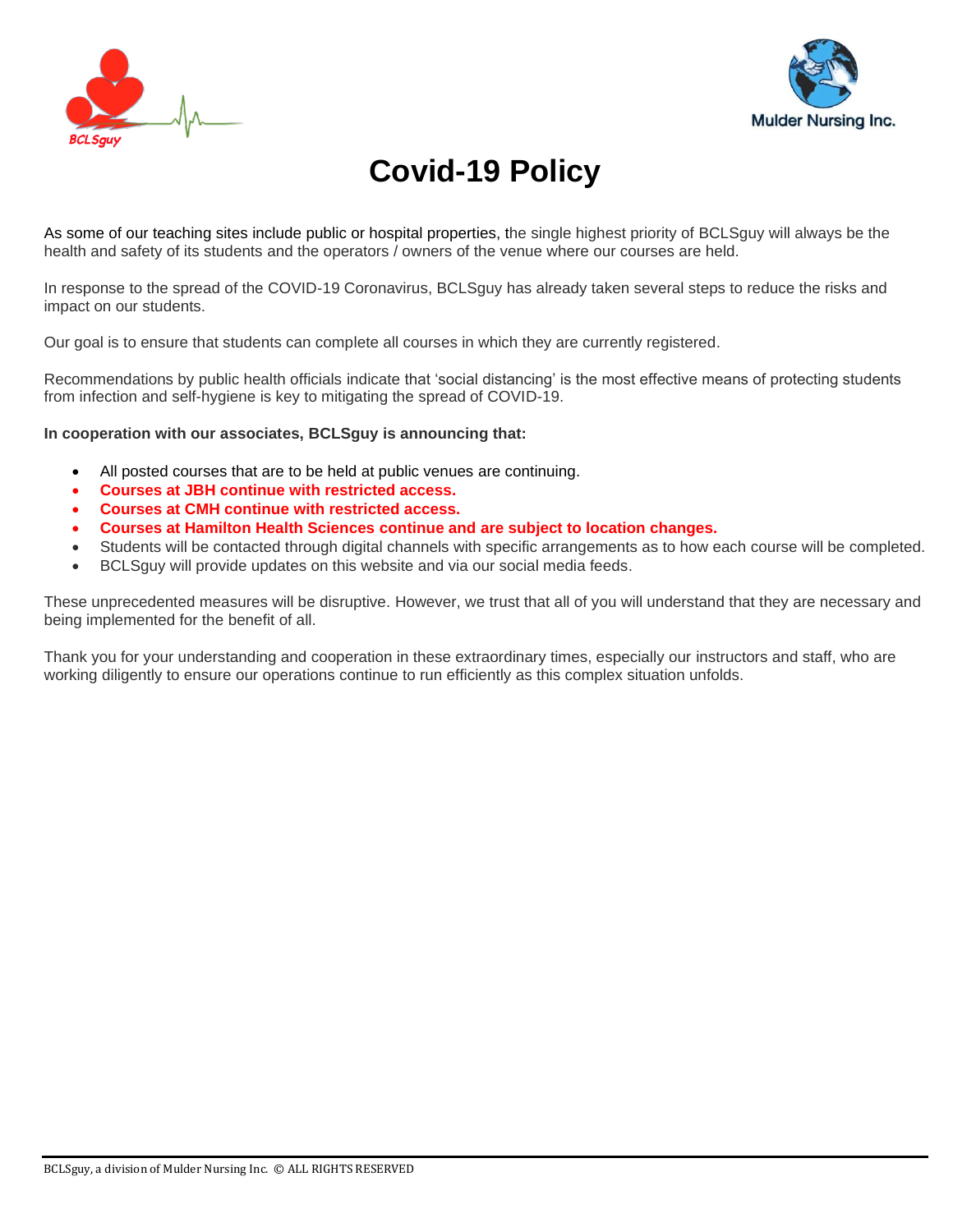



# **Vaccination Policy**

As directed by the Heart and Stroke Foundation, this vaccination policy has been posted on our [website](https://bclsguy.com/) for your review. As required, your instructors have received all Covid-19 vaccines and eligible boosters.

BCLSguy recognizes **Health Canada's guidance that vaccinations are one of the most effective ways to protect our** families, communities and ourselves against COVID-19.

That's why it is critical we do everything we can do to reduce COVID-19 transmission. Vaccination ― along with other [public health](https://www.publichealthontario.ca/) measures such as appropriate masking, hand washing, physical distancing, and daily health screening ― is essential for creating the safest possible environment for everyone.

## **Definitions**

For this policy:

- "Fully vaccinated" or "full vaccination" means that the individual has received all doses of the COVID-19 vaccine as authorized by Health Canada (including any required boosters, where eligible) and has completed the two-week waiting period following vaccination.
- "Proof of full vaccination" refers to a COVID-19 vaccine dose administration document, certificate or receipt, or an electronic vaccine passport that has been provided by a provincial/territorial government in Canada and that shows the individual has been fully vaccinated.
- "Congregate setting" describes anywhere where a BCLSguy organized event/ course/meeting is held and/or anywhere an instructor meets in person with (an)other individual(s) for BCLSguy related business (regardless of meeting location).

# **Application**

This policy applies to all BCLSguy associates and instructors.

For this reason, we have developed a vaccination policy that requires all our contracted instructors to be fully vaccinated unless they have a valid exemption.

# **Purpose**

The health and safety of our instructors at BCLSguy and others are our top priority and vaccinations are a critical part of our new ways of working strategy as we provide in-person classes. To create the safest possible environment for everyone, we have developed this policy based on the latest public health protocols. This policy may be revised to reflect the latest health guidance.

# **Policy details**

All BCLSguy contracted instructors and associates are required to be fully vaccinated and provide proof of full vaccination.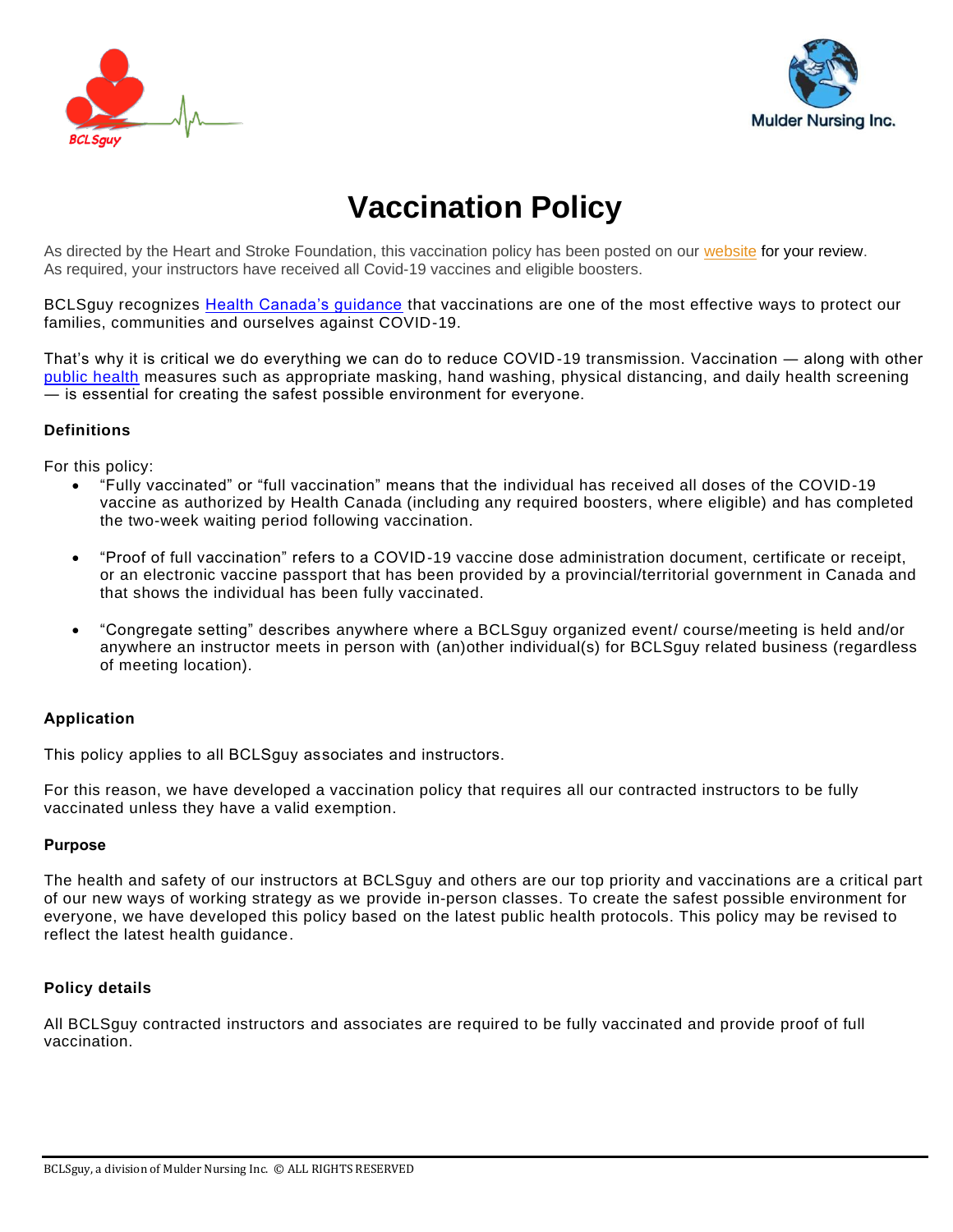



# **Unvaccinated instructors**

BCLSguy will accommodate an instructor who has a human rights-based exemption to vaccination (e.g., medical) to the point of undue hardship. BCLSguy will require these instructors to provide appropriate documentation to substantiate the exemption claimed.

If an instructor has chosen not to be vaccinated due to personal reasons (i.e. reasons other than human rights -based exemptions), then BCLSguy will meet with the person to evaluate whether they are able to work entirely remotely until such time as the employee provides proof of full vaccination. BCLSguy reserves the right, at its sole discretion, to take whatever necessary actions may be required to enforce this policy and maintain a safe workplace up to and including the termination of an instructor's affiliation with BCLSguy.

#### **Unvaccinated third-party service providers**

If a third-party service provider wishes, or is required, to attend a BCLSguy congregate setting but is not vaccinated, then BCLSguy will consult with the provider or its representatives to determine, at BCLSguy's sole discretion, if the provider's services are temporarily suitable for remote performance. If not, BCLSguy may suspend or terminate the provider's services.

#### **Providing proof of full vaccination**

All associates and instructors are required to provide proof of full vaccination as requested by BCLSguy.

All third-party service providers and individuals (e.g. course participants) who wish, or are required, to attend our courses in a congregate setting are required to complete a health screening form which includes an attestation to their vaccination status.

BCLSguy reserves the right to independently confirm the authenticity of a proof of full vaccination. It is a violation of this policy to make a false statement regarding vaccination status and/or to submit false vaccination documentation. Those in violation will be subject to corrective action, including termination for just cause, or the cessation of BCLSguy's relationship with contracted instructors or third-party service providers.

#### **Other COVID-19 safety protocols**

Health screening is mandatory prior to attending our courses in a congregate setting. Health screening will include health questions related to COVID-19 and a declaration confirming individuals are fully vaccinated. Appropriate masking and physical distancing are always required when in a congregate setting.